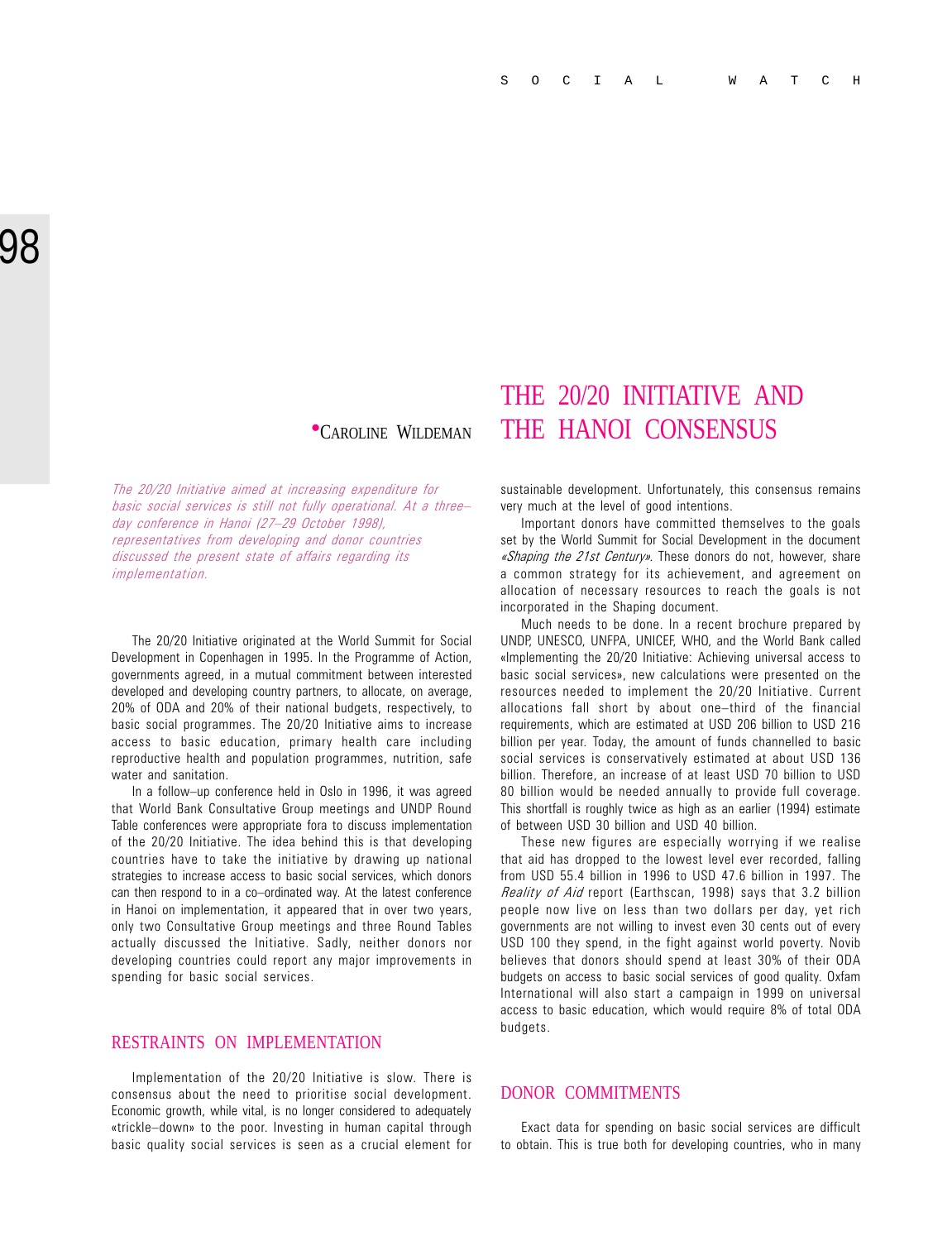cases have decentralised budgets for social policies, and for donors, in particular the multilateral organisations. Only recently did some bilateral donors report on spending for basic education and health, but not for other aspects of the 20/20 Initiative. Limited data on public spending for water and sanitation suggests a weak commitment to provide these services at all.

The Oslo meeting in 1996 identified the need for internationally comparable statistics to allow for monitoring of donor contributions toward the 20/20 target. In practise donors do not easily provide this kind of statistics. Their reports are tailored to national priorities rather that international ones. Some donors argued against monitoring expenditures for basic social services without taking into account the issue of sustainability, which would include spending for institutional and capacity building and development of infrastructures to enable social service delivery.

On the basis of available data, the OECD/DAC (Development Assistance Committee) reports that bilateral donor spending on basic education for 1996 was 1.4% of total ODA. Average spending on basic health was 2.4% of ODA. These are astonishingly low figures, which indicate that we are still far away from the necessary allocations for basic social services.

For multilateral channels, very little data on ODA and spending for basic social services is available. This includes lending by the World Bank, the regional development banks, the International Fund for Agricultural Development (IFAD) and the European Development Fund (EDF). There are no data from UNDP, the United Nations Population Fund (UNFPA), UNICEF or the UN specialised agencies (Development Initiatives et alia, 1998). On the basis of data collected by the OECD/DAC, approximately 20% of ODA lending by the development banks was for basic education, basic health, population (including reproductive health) and water supply and sanitation. If water supply and sanitation are excluded (since these costs do not distinguish between basic provision and expenditures for high-cost technologies and most money is spent on the latter), aid to basic social services was 7% in 1995 and 11% in 1996. 6% of EDF grants were for basic social services (Development Initiatives et alia, 1998).

#### WHERE DO EXPENDITURES GO?

How much are developing countries spending themselves? Again, clear data on expenditures for basic social services are lacking, because budgets for social sector support are often decentralised to provinces or other local authorities. Also public spending on basic social services is classified by type of expenditure rather than by level within the social sectors. This makes assessment of expenditures very difficult. Even the World Bank Public Expenditure Reviews are seldom able to give exact data on basic social services.

From a study by UNICEF and UNDP on basic social service expenditures by governments in 30 developing countries, it is clear that although countries differ substantially in their allocation of public spending for basic social services, all of them seem to require additional resources. Average spending is 12%-14% of national

budgets. Very few of these countries spend less than 10% and very few reach 20%. Particularly low allocations occur in Benin, Cameroon and Zambia in sub-Saharan Africa, Bangladesh and the Philippines in Asia, and Brazil, Dominican Republic and Nicaragua in Latin America. A few countries in Latin America and sub-Saharan Africa (Belize, Burkina Faso, Namibia, Niger, Uganda and Peru) allocate close to 20% to basic social services (UNICEF/UNDP, 1998).

Budgets are not well directed in two ways. Defence spending and debt payments are given priority in many budgets. In many countries, combined spending for debt servicing and defence is higher than for basic social services. The UNICEF/UNDP study mentioned above shows that in Benin, Cameroon, Chile, the Philippines and Sri-Lanka, defence spending absorbs more resources than basic social services. Countries that pay more on debt servicing than basic social services are: Brazil, Cameroon, Cote d'Ivoire, El Salvador, Jamaica, Kenya, Nepal, Niger, Peru, the Philippines, Sri-Lanka, Tanzania and Zambia. International action can help in terms of debt relief: initiatives like the HIPC (Heavily Indebted Poor Countries) must be implemented at an accelerated pace.

A second problem is the unbalanced, hence inefficient, spending within the social service sector. Issues of allocative efficiency are strongly related to geographical equity. Policies are not well targeted to the people living in poverty. Poor people in rural areas especially lack access to basic education and basic health. An urban bias seems strongest in the health and water and sanitation sectors (UNICEF/UNDP). In Kenya, for instance, where 70% of the population live in rural areas, rural health services receive only 13% of the health budget. Total health spending is not well targeted to the poorest groups in society. There is a tendency for governments to allocate large shares of their health budget to tertiary health, which are not widely used by the poor and have relative high costs.

#### RESULTS FROM HANOI

Among the countries taking the 20/20 Initiative seriously are many African countries. The main actors in the debate in Hanoi were the representatives from Zambia, Uganda, Mali, Tanzania, Niger, Cote d'Ivoire, Ghana, Malawi, Benin, Namibia, Mozambique, and Burkina Faso. Other developing countries that showed interest were Sri Lanka, Nepal, Vietnam, the Philippines, and Bangladesh. There were some representatives from Latin America (Peru, El Salvador, Bolivia, Chile, and Costa Rica), but they showed no big interest. From the donor side, only five countries are strongly committed to the 20/20 Initiative: Norway, the Netherlands, Germany, Canada and the United Kingdom. Finland, France and Belgium are committed to a lesser extent.

Some important elements of the Hanoi consensus on the 20/ 20 Initiative:

 $\triangleright$  The goal of meeting universal access to basic social services, which comprise basic education, primary health care including reproductive health and population programmes, nutrition and safe water and sanitation, was reiterated.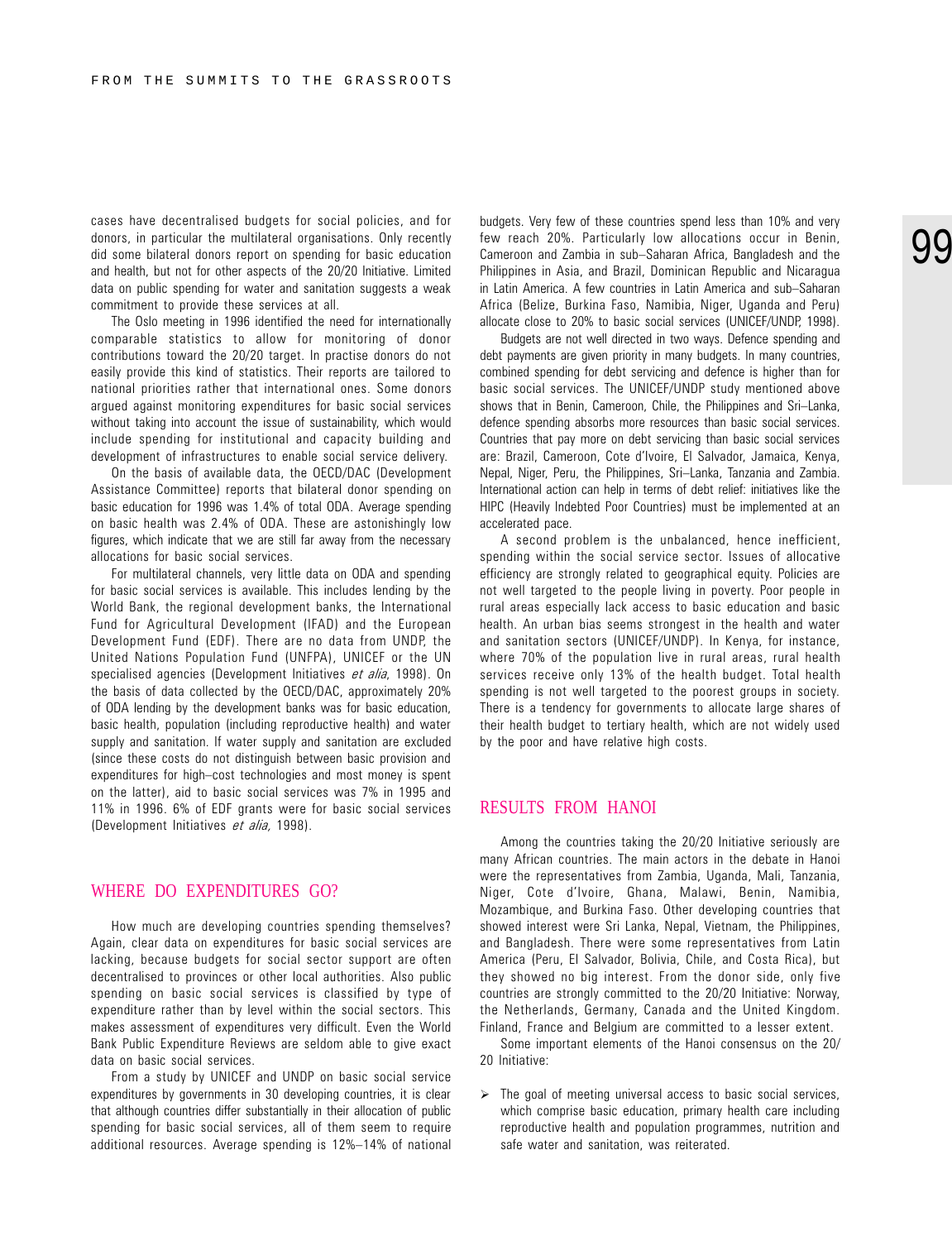- $\triangleright$  The meeting agreed that the current economic and financial crisis adds to the relevance of the 20/20 Initiative to protect access to basic social services of the most vulnerable people.
- $\triangleright$  The meeting reaffirmed the necessity for a mutual commitment by developing countries and their development partners to give higher priority to basic social services and to translate this commitment into financial terms.
- $\triangleright$  Special efforts are needed to reach the poor and vulnerable groups more effectively, especially women, girls and boys. Institutional capacity is insufficiently developed to deliver quality services in an efficient, equitable and sustainable manner.
- $\triangleright$  In some countries, specific threats such as anti-personnel land-mines and the HIV/AIDS pandemic constitute a heavy burden on their basic social services, making assistance all the more important.
- $\triangleright$  The meeting agreed that gathering and analysing relevant information on social sector expenditure and its outcome is of critical importance to design and implement social policy reforms. It agreed that specific institutional mechanisms should be clarified and operationalised by governments of developing countries to co-ordinate and monitor spending on basic social services.
- $\triangleright$  The appropriate fora and instruments for policy co-ordination should deal with all aspects of the 20/20 Initiative, in particular the Consultative Group and Round Table meetings, sectoral investment programmes, national human development reports, public expenditure reviews, and structural adjustment lending.
- $\triangleright$  The meeting recognised that for the heavily indebted poor countries, debt servicing presents one of the main obstacles to development, and that urgent action is needed to alleviate the debt burden of these countries.
- $\triangleright$  The meeting encouraged NGOs to continue their advocacy and dialogue with governments.
- $\triangleright$  The multilateral organisations were requested to examine their programmes of co-operation to ensure that basic social programmes receive a higher priority. They were also encouraged to provide data regarding their spending on basic social services to the OECD/DAC.
- $\triangleright$  The meeting called upon donor countries to undertake all possible efforts to allocate 20% of their ODA budgets for basic social services.
- $\triangleright$  The Hanoi consensus will be a matter of consideration at the special session of the United Nations General Assembly to review the implementation of the Copenhagen Declaration and Plan of Action. The Preparatory Process should consider reports from the World Bank, UNDP, UNICEF, UNFPA, OECD/ DAC and other multilateral organisations.

#### POLICY TOOLS TO PROMOTE THE AIMS OF THE 20/20 INITIATIVE

To implement the 20/20 Initiative, developing country governments have to make plans for financing and delivery of basic social services. NGOs should lobby for such plans. Since the World Summit for Social Development, the importance of improving the delivery, coverage and outcomes of basic social services is clearly emerging as part of the policy dialogue. The next step is to discuss these plans in international meetings with donors, such as the Consultative Group (CG) and Round Table (RT) meetings. Public Expenditure Reviews (PERs) and Structural Adjustment Loans (SALs) also provide opportunities for governments, donors, and the World Bank and UN agencies to explore the issues of financing and delivery of basic social services.

In addition to a stronger financial commitment to basic social services, recent policy dialogue has emphasised the need to enhance the efficiency of delivery systems, target resources to the neediest groups and regions, and improve the quality of the services provided.

Consultative Group (CG) meetings are important official fora for governments, donors and multilaterals to discuss country development strategies and their financing. NGOs are allowed to attend some of these meetings as observers. CG meetings take decisions on mobilising and co-ordinating development aid. They are organised and chaired by the World Bank, working closely with senior country officials, especially from the Ministry of Finance. The CGs offer an opportunity to raise social sector issues and stress the importance of access to basic social services. So far only a few CGs paid attention to promoting the 20/20 Initiative (Ghana, Uganda and Vietnam). Often, they discussed the social sectors in very general terms, with no emphasis on basic social services (UNDP/World Bank, 1998).

Round Table (RT) meetings are formal consultations among government representatives, donors, and more and more, NGO and private sector representatives. UNDP's role is to facilitate the meeting. The aim is to discuss a country's development policy, goals and strategies. RT meetings should deal with implementation of the 20/20 Initiative. Since the World Summit for Social Development, 13 RTs have been held. Three RTs specifically referred to the 20/20 Initiative: Bhutan, Laos and Niger. Most RTs did, however, stress the need to enhance the efficiency of social sector delivery, target resources to the neediest groups and regions, and improve the quality of the services provided (UNDP/ World Bank, 1998).

Another policy tool is the Public Expenditure Review (PER). PERs are conducted primarily by the World Bank, but more and more are formulated as a result of a joint exercise between governments and donors. The aim of a PER is to scrutinise a government's spending records and plans. The reviews can serve as an important monitoring and advisory function for governments. One of their strengths is that they often systematically analyse each of the social sectors.

Policies to improve access to basic social services will benefit from the so-called partnership strategy. The Development Partnership Strategy is developed by the OECD/DAC to implement the goals of universal primary education; reduction in infant, child and maternal mortality; universal access to reproductive health services; gender equity; and the halving of extreme poverty. This strategy involves: genuine commitment to the poor on the part of

# 00